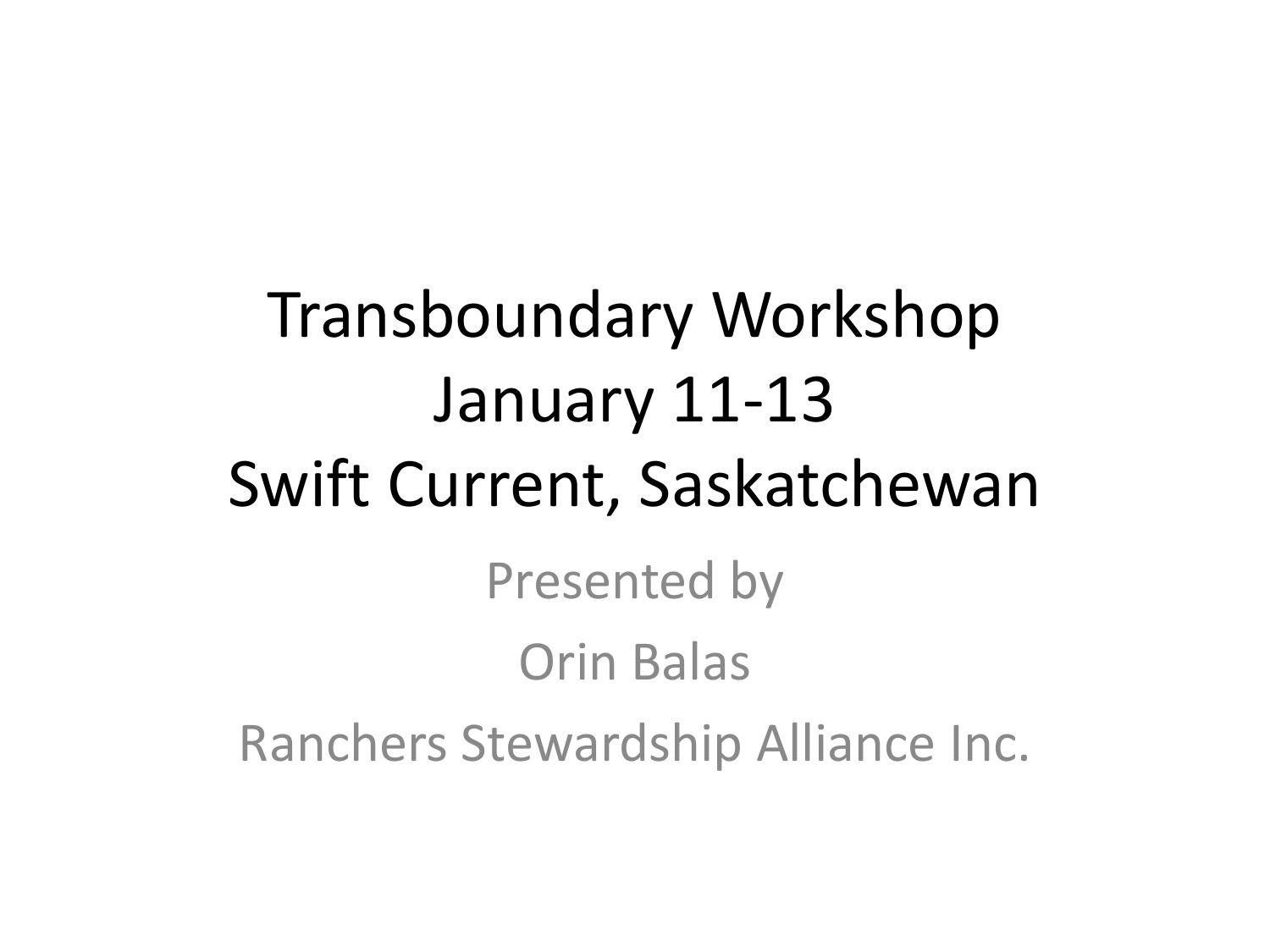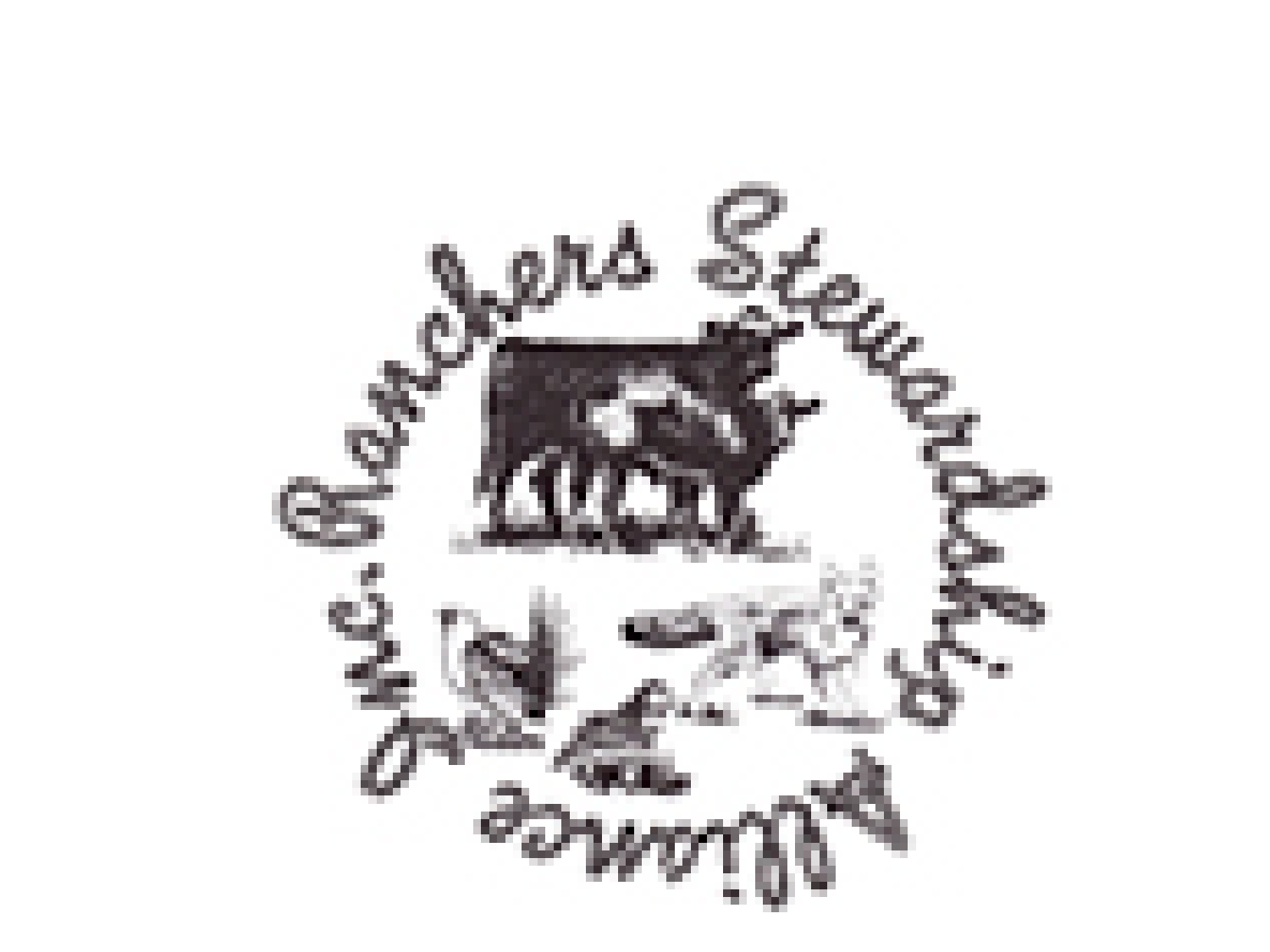Action Plan for Multiple Species at Risk in Southwestern Saskatchewan South of the Divide

- Still in Draft
- Comment period over
- Critical and important habitat
- Threat analysis
- Recovery measures

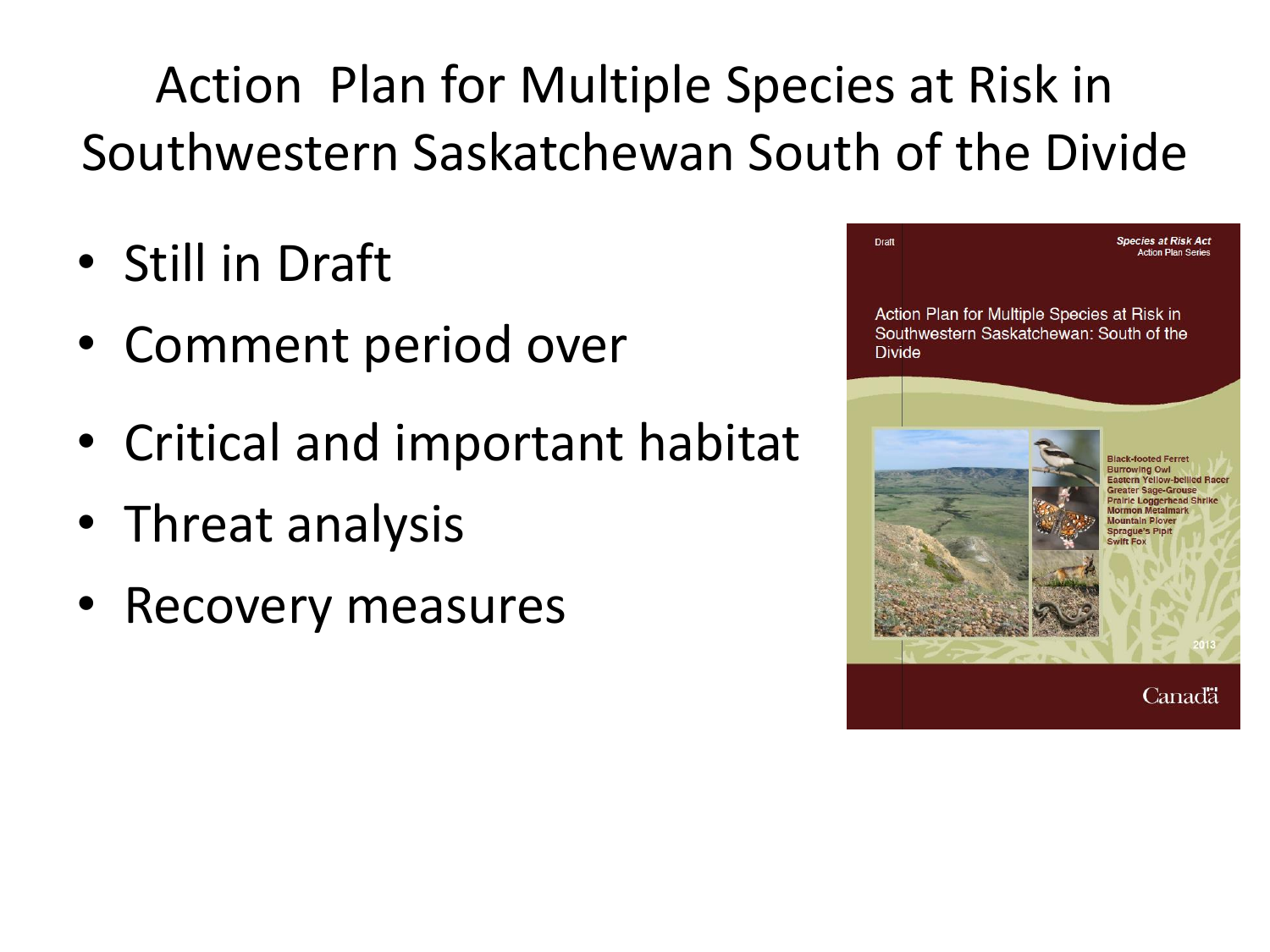## Concerns

- Agricultural programs were production based and prescriptive
- All were cost shared with total producer payment up front
- There are no provisions for added monitoring or maintenance
- There was no provision for managers who already provided what these programs were set up to achieve
- No before and after inventories were done to ensure the programs had a positive outcome
- No guarantee of ongoing funding support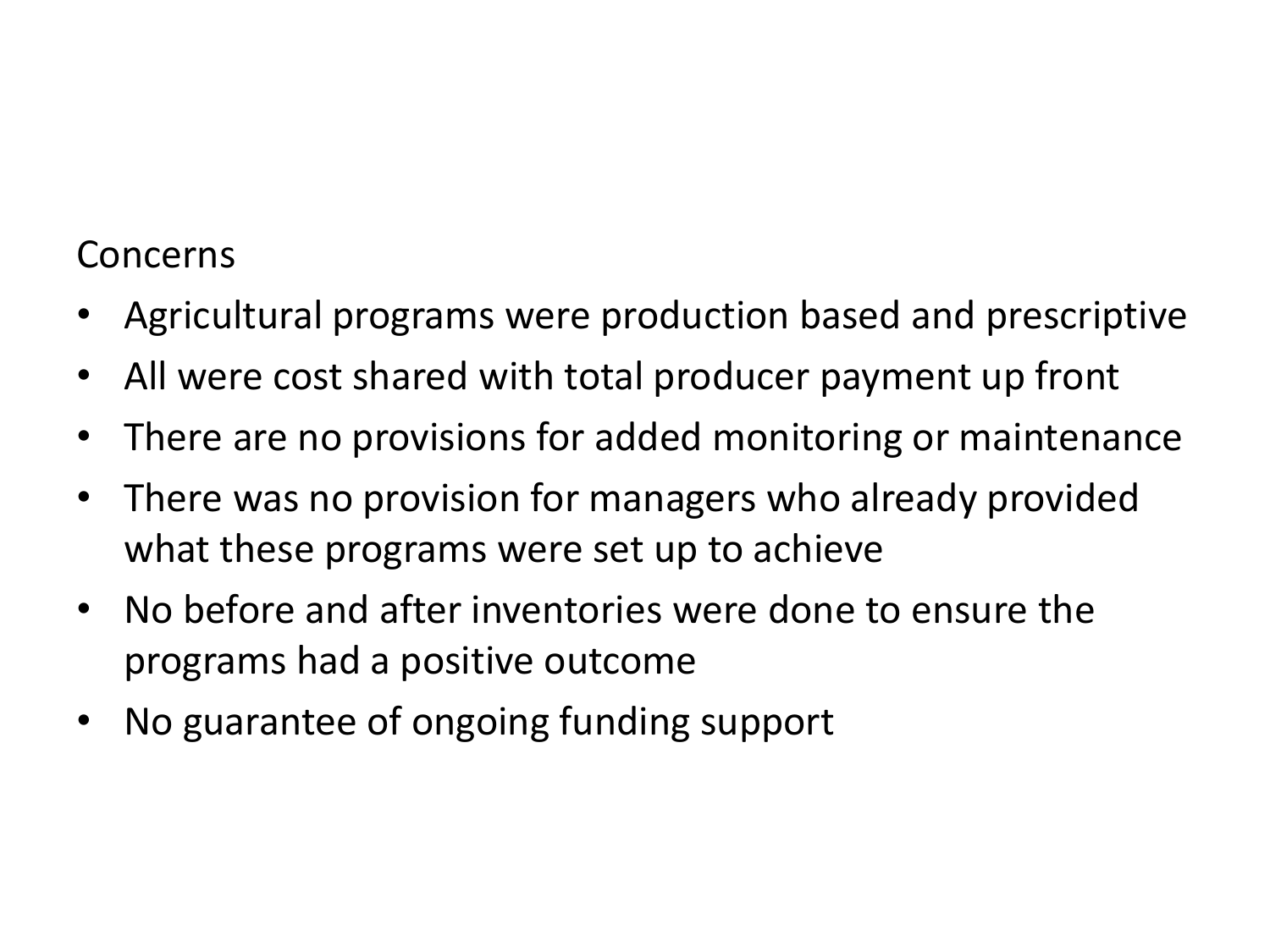## Opportunities

- Ranchers management practices are essential if habitat for SAR is to be maintained and/or enhanced
- SARA provides the framework for working with ranchers under Section 11
- The SOD Multi Species Action Plan is habitat based
- The SOD Action Plan and Recovery Measures allows for Environment Ministries to engage ranchers through Results Based Programs based on the best available science.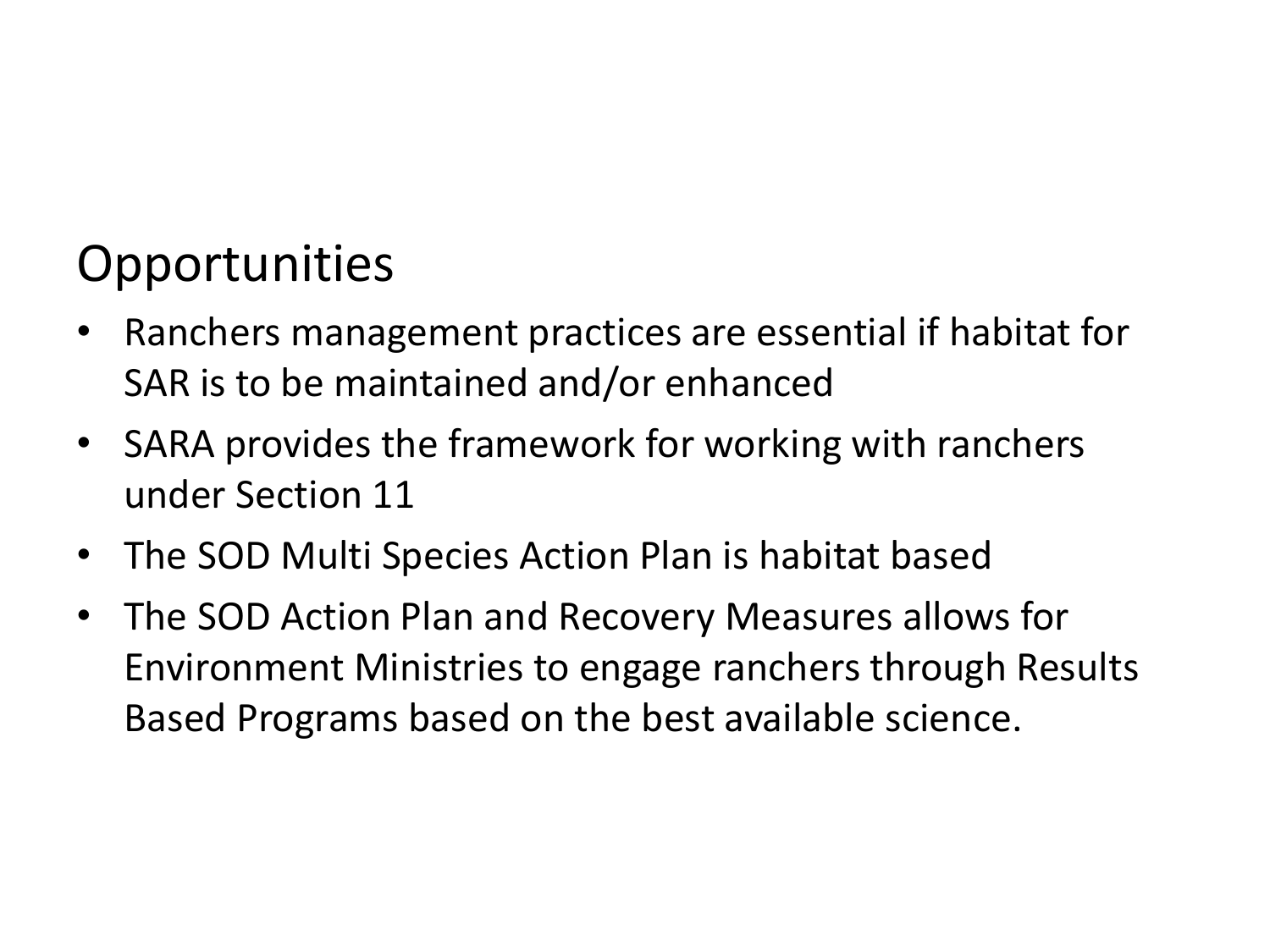## Benefits

- Programs which benefit SAR and address habitat needs can be totally environmental focused.
- Ranchers can use their knowledge of the landscape changes different management practices have as a tool to meet the desired goals.
- Being recognized as contributing to an environmental good gives ranchers credibility when communicating with the public.
- Outcome based programs allow everyone to participate with whatever practices they need to achieve results.